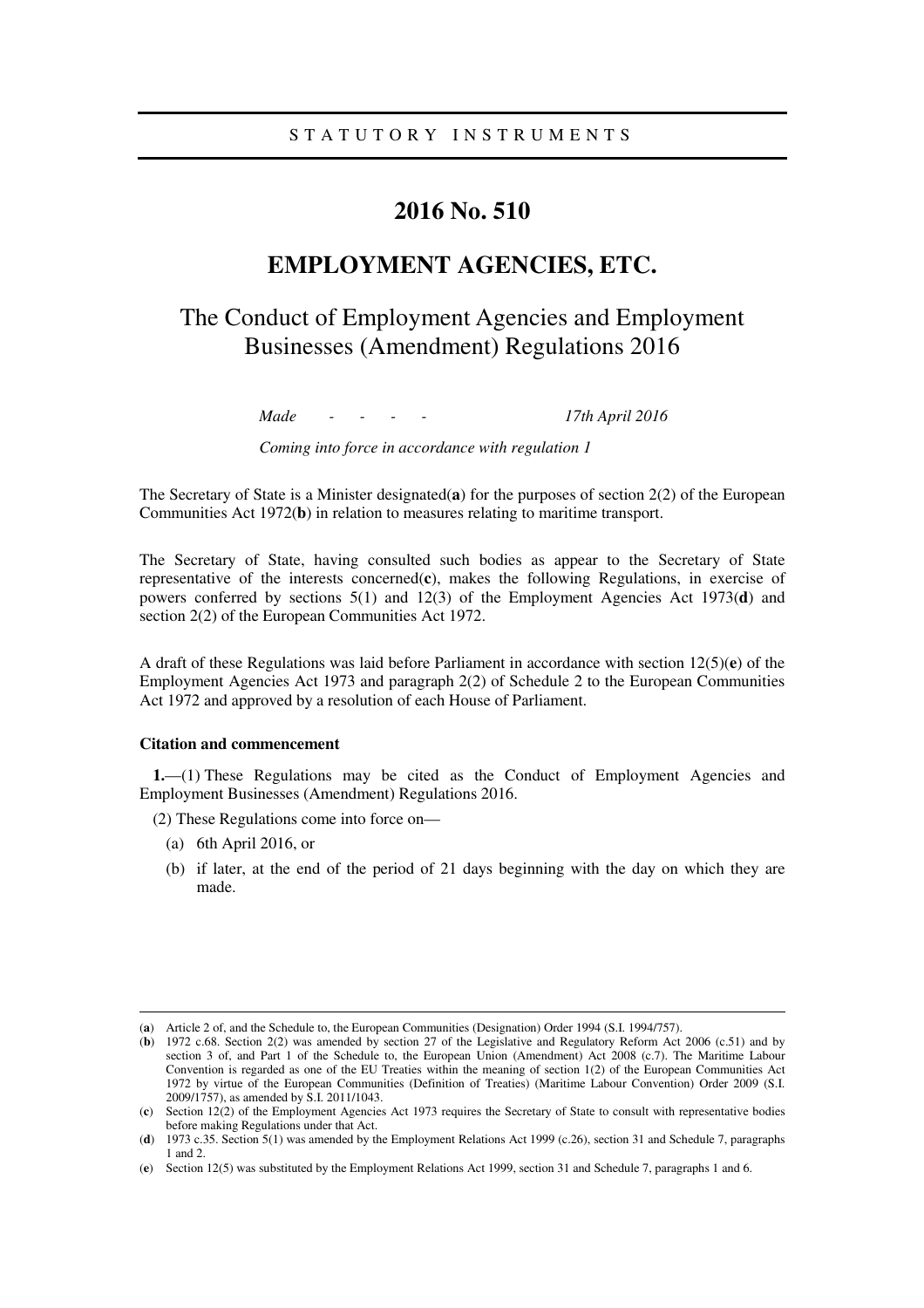## **Amendments to the Conduct of Employment Agencies and Employment Businesses Regulations 2003**

**2.**—(1) The Conduct of Employment Agencies and Employment Businesses Regulations 2003(**a**) are amended as follows.

(2) Omit regulation 9 (restriction on agencies and employment businesses purporting to act on a different basis).

(3) Omit regulation 11 (entering into a contract on behalf of a client).

(4) In paragraph (1)(b) of regulation 16 (requirement to obtain agreement to terms with workseekers and content of terms with work-seekers: agencies) omit "(in accordance with regulation  $11$ ".

(5) Omit regulation 17 (requirement for employment businesses to obtain agreement to terms with hirers).

(6) For paragraph (1) of regulation 23 (situations where more than one agency or employment business is involved) substitute—

"(1) An agency ("A") acting for a work-seeker whom it is permitted by regulation  $26(1)$ to charge for work-finding services may not enter into any contract or arrangement with another agency ("B") with a view to B providing or facilitating the provision of such services in relation to the work-seeker unless—

- (a) A has ensured that the hirer has been informed that any payment due to the workseeker must be paid either directly to the work-seeker, or to A, rather than to B; or
- (b) A and B have agreed that B may receive any payment due to the work-seeker and the following conditions are met—
	- (i) they have agreed that B shall pass the monies to A or to the work-seeker within 10 days of receipt by B of the same;
	- (ii) provided that the applicable law of the agreement between A and B does not prevent it, they have agreed that the work-seeker may enforce the term referred to in sub-paragraph  $(b)(i)$  in the event that B fails to pass the monies to A or the work-seeker within the 10 day period; and
	- (iii) the terms of the agreement reached between A and B in accordance with subparagraphs (b)(i) and (ii) are recorded in paper form or by electronic means."

(7) For regulation 27A substitute—

### **"Advertising in other EEA states**

**27A.**—(1) An agency or employment business must not publish a relevant recruitment advertisement in an EEA state other than the United Kingdom unless—

- (a) it publishes the advertisement in English in Great Britain at the same time as it publishes the advertisement in the other EEA state; or
- (b) it has published the advertisement in English in Great Britain for all or part of the period of 28 days ending with the day on which it publishes the advertisement in the other EEA state.

(2) Paragraph (1) does not apply if the relevant recruitment advertisement concerns a vacancy for a worker to act solely for, and under the control of, the agency or employment business itself.

(3) It is a defence in any proceedings under—

- (a) section 5(2) of the Act(**b**), or
- (b) regulation 30,

<u>.</u>

<sup>(</sup>**a**) S.I. 2003/3319; relevant amending instruments are: S.I. 2007/3575, S.I. 2010/1782 and S.I. 2014/3351.

<sup>(</sup>**b**) Section 5(2) was amended by the Employment Act 2008 (c.24), section 15.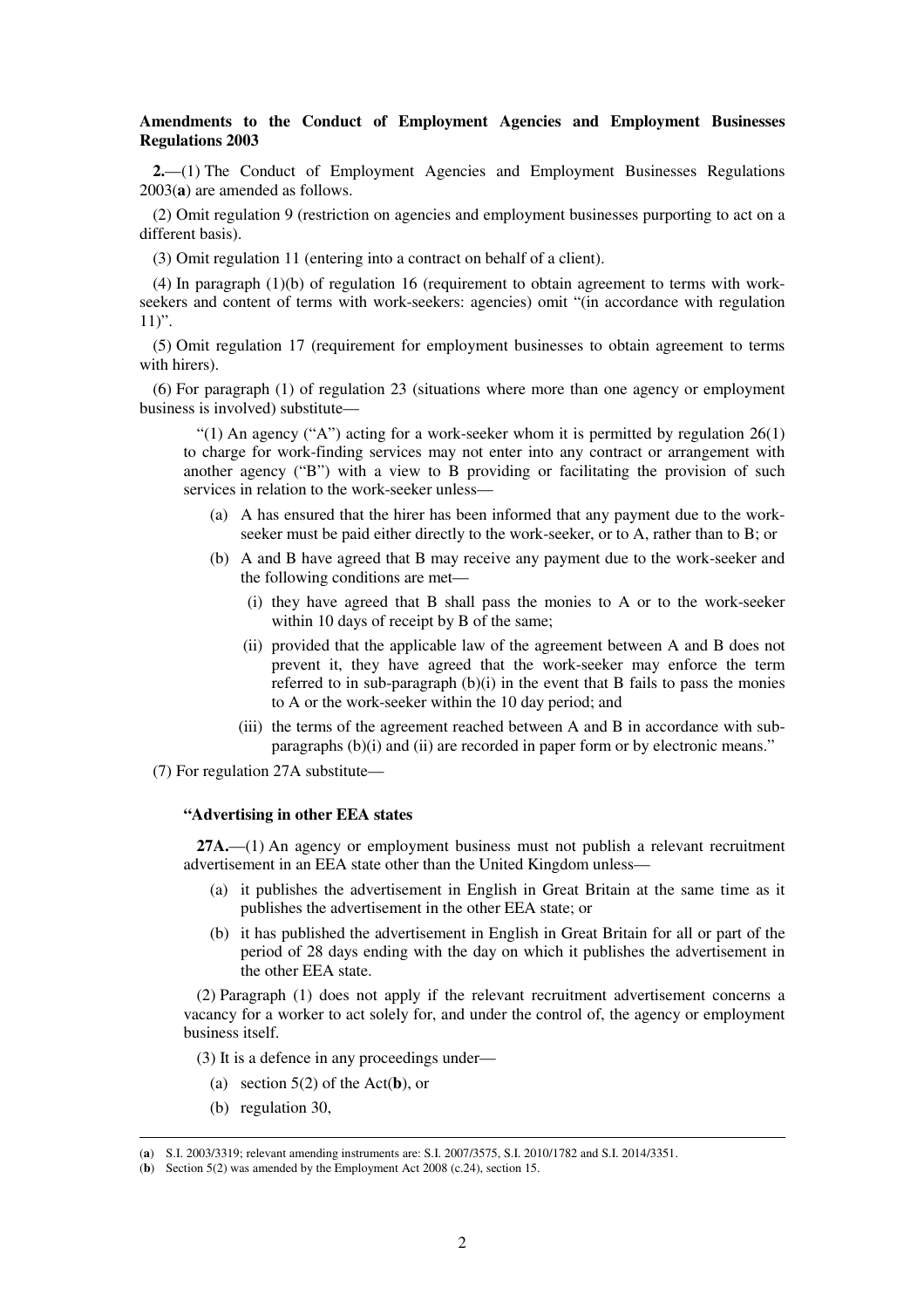in respect of a contravention of paragraph (1) that the agency or employment business believes, on reasonable grounds, that publishing the relevant recruitment advertisement in English in Great Britain would be disproportionate having regard to the likelihood that doing so would bring the advertisement to the attention of a person with the skills sought by the agency or employment business.

(4) For the purposes of this regulation—

- (a) "publish" means make, or cause to be made, available to the public or a section of the public,
- (b) an advertisement on a website is taken to be published in all places from which the website can be accessed,
- (c) "a relevant recruitment advertisement" means either—
	- (i) an advertisement in respect of a particular vacant position, the duties of which are ordinarily to be performed in Great Britain, or
	- (ii) an advertisement by which an agency or employment business seeks to identify worker-seekers who are looking for a position, the duties of which are ordinarily to be performed in Great Britain."

(8) In paragraph (1) of regulation 29 (records)—

- (a) insert "and" at the end of sub-paragraph (a);
- (b) omit "and" at the end of sub-paragraph (b);
- (c) omit sub-paragraph (c).

(9) In Schedule 4 (particulars to be included in an agency's or employment business's records relating to work-seekers) omit paragraphs 1, 5, and 9.

(10) In Schedule 5 (particulars to be included in an agency's or employment business's records relating to hirers) omit paragraphs 1, 2, 6, 7, 8 and 10.

(11) Omit Schedule 6 (particulars to be included in an agency's or employment business's records relating to other agencies or employment businesses).

(12) After regulation 33 (electronic and other communications) insert—

## **"Review**

**34.**—(1) The Secretary of State must from time to time carry out a review of the provisions listed in paragraph (2).

(2) The listed provisions are—

- (a) Part 2 (general obligations);
- (b) Part 3 (requirements to be satisfied before services are provided);
- (c) Part 5 (special situations); and
- (d) Part 7 (miscellaneous).

(3) The Secretary of State must—

- (a) set out the conclusions of the review carried out in accordance with paragraph (1) in a report; and
- (b) publish the report.
- (4) The report must in particular—
	- (a) set out the objectives intended to be achieved by the provisions listed in paragraph (2);
	- (b) assess the extent to which those objectives are achieved; and
	- (c) assess whether those objectives remain appropriate and, if so, the extent to which they could be achieved with a system that imposes less regulation.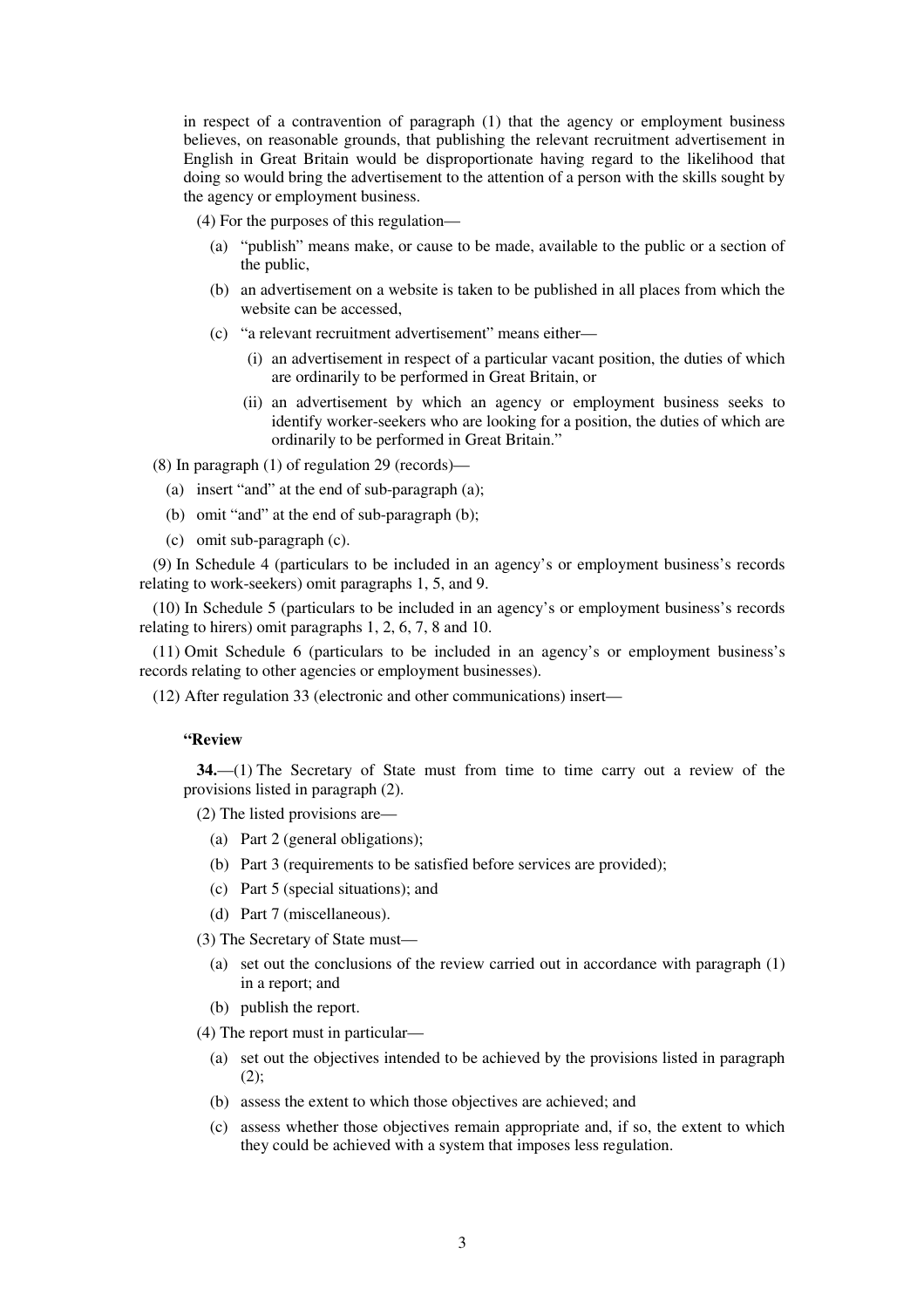(5) The first report under this regulation must be published before the end of the period of five years beginning with the day on which the Conduct of Employment Agencies and Employment Businesses (Amendment) Regulations 2016 come into force.

(6) Reports under this regulation are afterwards to be published at intervals not exceeding five years."

## **Amendments to the Merchant Shipping (Maritime Labour Convention) (Recruitment and Placement) Regulations 2014**

**3.**—(1) The Merchant Shipping (Maritime Labour Convention) (Recruitment and Placement) Regulations 2014(**a**) are amended as follows.

(2) For regulation 7 (duty on employment agencies and businesses to maintain records) substitute—

#### **"Duty on employment agencies and businesses to maintain records**

**7.**—(1) Subject to paragraph (5), every employment agency and employment business must keep records which are sufficient to show whether the provisions of these Regulations are being complied with, including the particulars specified in paragraphs (2) and (3).

(2) The particulars to be included in relation to every application received by the employment agency or employment business from a work-seeker are—

- (a) the date on which the application was received;
- (b) the work-seeker's name, address and, if under 22 on the date the application was received, the date of birth;
- (c) any terms which apply or will apply between the employment agency or employment business and the work-seeker, and any document recording any variation of the terms;
- (d) details of the work-seeker's training, experience, qualifications, and any authorisation to undertake particular work (and copies of any documentary evidence of the same obtained by the employment agency or employment business);
- (e) details of any requirements specified by the work-seeker in relation to taking up employment;
- (f) the names of hirers to whom the work-seeker is introduced or supplied;
- (g) details of any resulting engagement and date from which it takes effect;
- (h) a copy of any contract between the work-seeker and any hirer entered into by the employment agency on the work-seeker's behalf;
- (i) the date on which the application was withdrawn or the contract terminated (where applicable);
- (j) in the case of an employment agency that is permitted by the Conduct Regulations to charge fees to work-seekers—
	- (i) the dates of the requests by the employment agency for fees from the workseeker and of receipt of such fees, with copy statements or invoices, numbers and amounts; or
	- (ii) statements of dates and amounts of sums deducted from money received by the employment agency on the work-seeker's behalf in accordance with regulation 25 of the Conduct Regulations, to the extent that these are not required to be comprised in records maintained in respect of a client account in accordance with paragraph 12 of Schedule 2 to the Conduct Regulations;

<u>.</u>

<sup>(</sup>**a**) S.I. 2014/1615.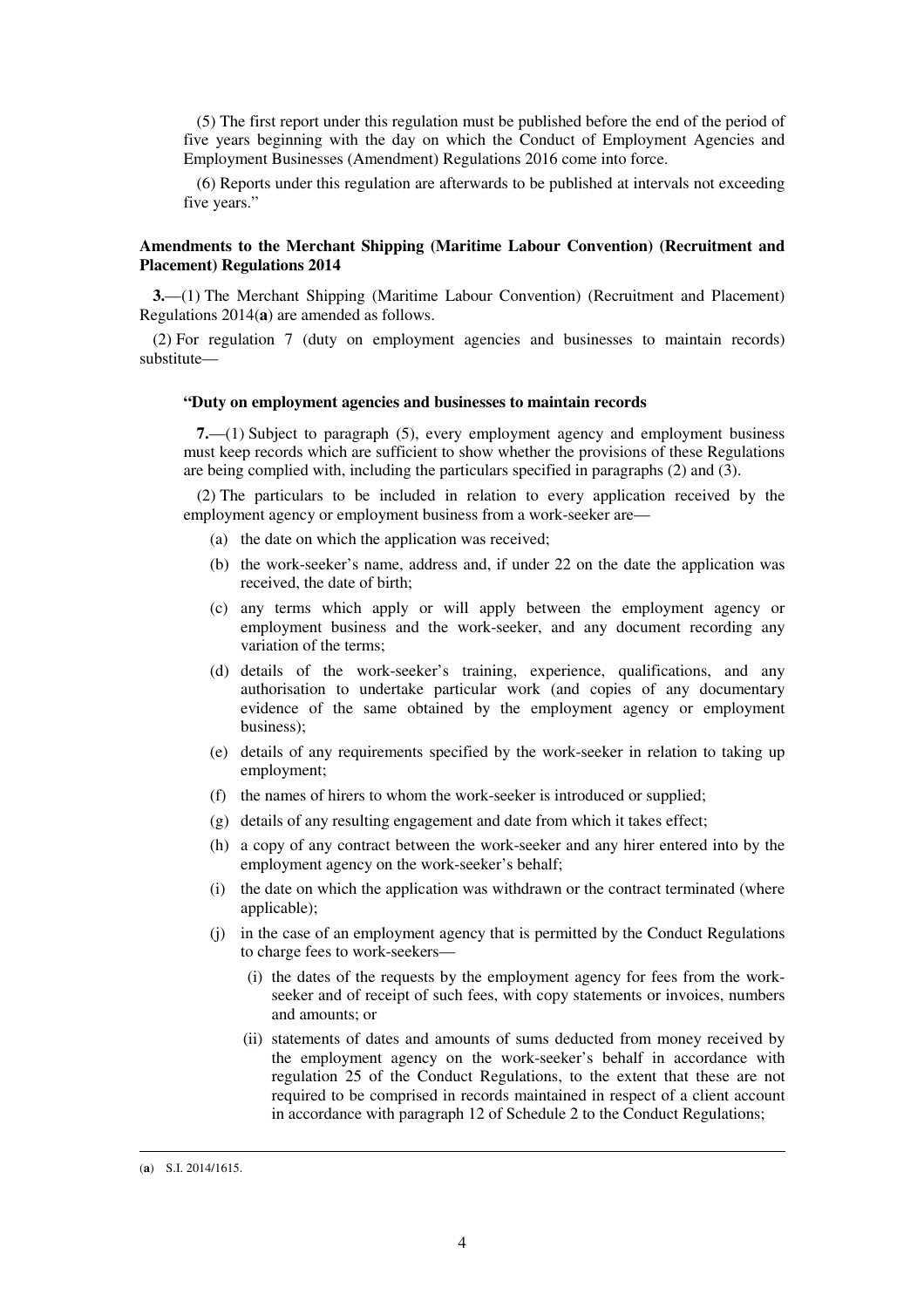(k) details of enquiries made under regulation 4 about the work-seeker and the position concerned with copies of all relevant documents and dates they were received or sent as the case may be.

(3) The particulars to be included in relation to every application received by the employment agency or employment business from a hirer are—

- (a) the date on which the application was received;
- (b) the hirer's name and address, and location of the work to be done for the hirer;
- (c) details of the position the hirer seeks to fill;
- (d) the duration or likely duration of work;
- (e) any experience, training, ability, qualifications, and authorisation required by the hirer, by law, or by any professional body and any other conditions attaching to the position the hirer seeks to fill;
- (f) the terms offered in respect of the position the hirer seeks to fill;
- (g) a copy of the terms between the employment agency or employment business and the hirer, and any document recording any variation of the terms;
- (h) the names of work-seekers introduced or supplied;
- (i) details of each resulting engagement and date from which it takes effect;
- (j) the dates of requests by the employment agency or employment business for fees or other payment from the hirer and of receipt of such fees or other payments, and copies of statements or invoices.

(4) The records mentioned in paragraph (1) must be kept—

- (a) for a period of at least one year starting with the date of their creation; and
- (b) for a period of at least one year starting with the date on which the employment agency or employment business last provided services in the course of its business as an employment agency or an employment business to the applicant to whom they relate.

(5) The obligation to keep records of the particulars referred to in paragraph (1) does not apply to applications in respect of which the employment agency or employment business takes no action.

(6) The records mentioned in paragraph (1) must be kept by an employment agency or employment business either—

- (a) at any premises it uses for or in connection with the carrying on of an employment agency or employment business; or
- (b) at another location where the records are readily accessible by it.

(7) The records an employment agency or employment business is required to keep pursuant to this regulation may be kept in electronic form, provided that the information so recorded is capable of being reproduced in legible form."

(3) In paragraph (1) of regulation 8 (offences) for "7(1), (2) or (5)" substitute "7(1), (4) or (6)".

*Nick Boles* Minister of State for Skills 17th April 2016 Department for Business, Innovation and Skills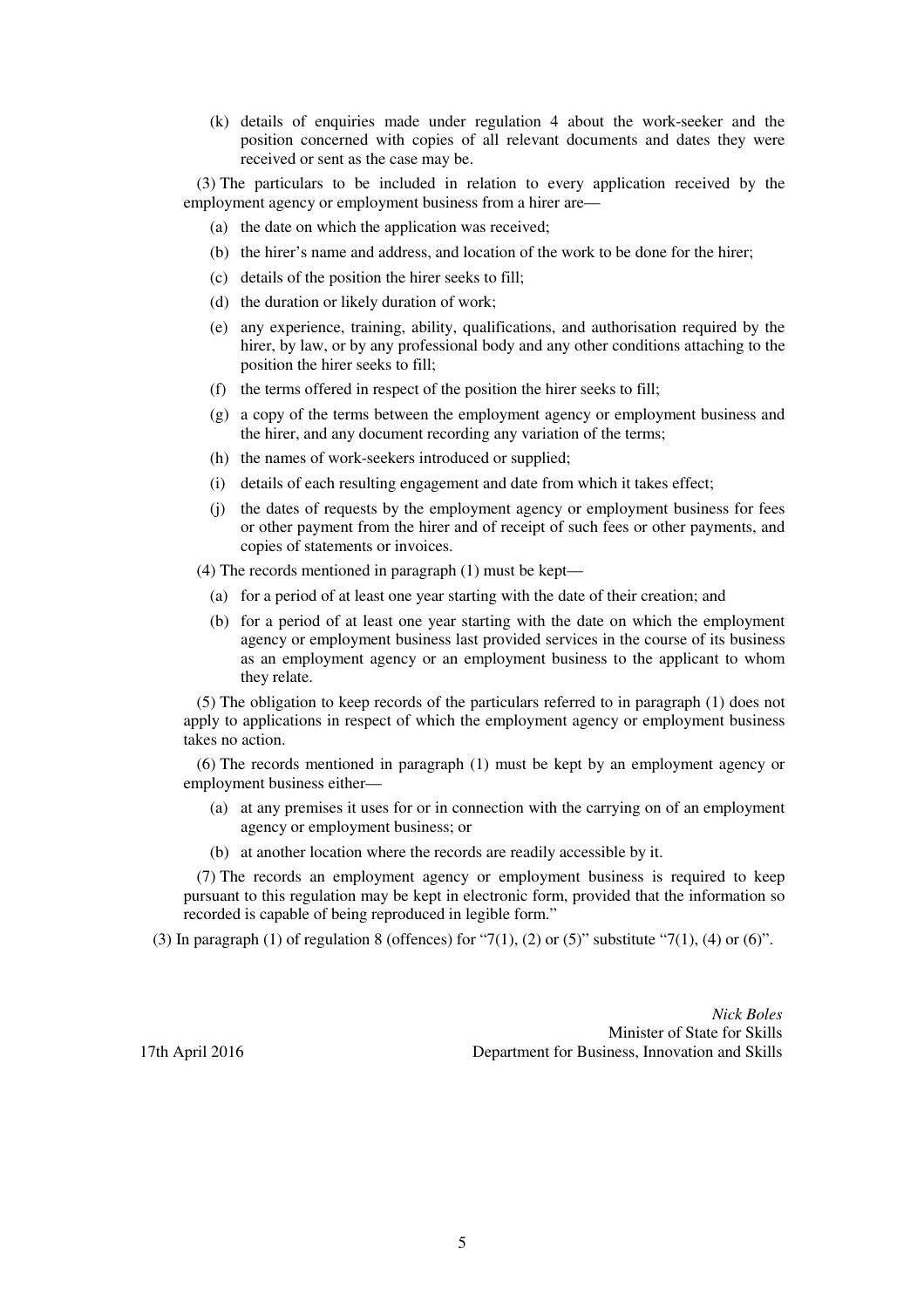### **EXPLANATORY NOTE**

### *(This note is not part of the Regulations)*

These Regulations amend the Conduct of Employment Agencies and Employment Businesses Regulations 2003 (S.I. 2003/3319) ("the 2003 Regulations") and come into force on 6th April 2016. These Regulations reduce certain regulatory burdens on employment agencies and employment businesses and make provision in relation to recruitment advertising outside Great Britain.

Regulation 2(2) revokes regulation 9 of the 2003 Regulations. There will no longer be a restriction on employment agencies and employment businesses purporting to act on a different basis.

Regulation 2(3) revokes regulation 11 of the 2003 Regulations. There will no longer be a restriction on employment agencies and employment businesses entering into a contract on behalf of a work-seeker with a hirer or entering into a contract on behalf of a hirer with a work-seeker.

Regulation 2(5) revokes regulation 17 of the 2003 Regulations. There will no longer be a requirement for employment agencies or employment businesses to obtain agreement to terms with hirers.

Regulation 2(6) amends regulation 23 of the 2003 Regulations. This removes the requirements in situations where there is more than one employment agency or employment businesses involved in providing work-finding services unless the employment agency is acting for a work-seeker whom it is permitted by regulation 26(1) of the 2003 Regulations.

Regulation 2(7) replaces regulation 27A of the 2003 Regulations. It extends the coverage of the prohibition in the previous regulation 27A so that, subject to a defence, employment agencies and employment businesses that wish to advertise elsewhere in the EEA for work-seekers to take up jobs in Great Britain must also advertise in English in Great Britain. The difference is that generic advertising is targeted as well as advertising for specific vacancies.

Regulation 2(9) amends Schedule 4 of the 2003 Regulations. This removes the requirement on employment agencies and employment businesses to include certain particulars in their records relating to work-seekers.

Regulation 2(10) amends Schedule 5 of the 2003 Regulations. This removes the requirement on employment agencies and employment businesses to include certain particulars in their records relating to hirers.

Regulation 2(11) revokes Schedule 6 of the 2003 Regulations. This removes the requirement on employment agencies and employment businesses to include particulars in their records relating to other employment agencies or employment businesses.

Regulation 2(12) requires the Secretary of State to review the operation and effect of Parts 2, 3, 5 and 7 of the 2003 Regulations and publish a report within five years after these Regulations come into force and within every five years after that. Following a review it will fall to the Secretary of State to consider whether the relevant parts of the 2003 Regulations should remain as they are, or be revoked or be amended. A further instrument would be needed to revoke the relevant parts of the 2003 Regulations or to amend them.

Regulation 3 amends the Merchant Shipping (Maritime Labour Convention) (Recruitment and Placement) Regulations 2014 (S.I. 2014/1615) ("the Merchant Shipping Regulations"). These are consequential amendments further to the amendments made to the 2003 Regulations. The Merchant Shipping Regulations implement part of Regulation 1.4 of the Maritime Labour Convention 2006 (Cm 7049).

A full impact assessment of the effect that this instrument will have on the costs of business and the voluntary sector will be made available from the Department for Business, Innovation and Skills and on www.legislation.gov.uk before the instrument comes into force.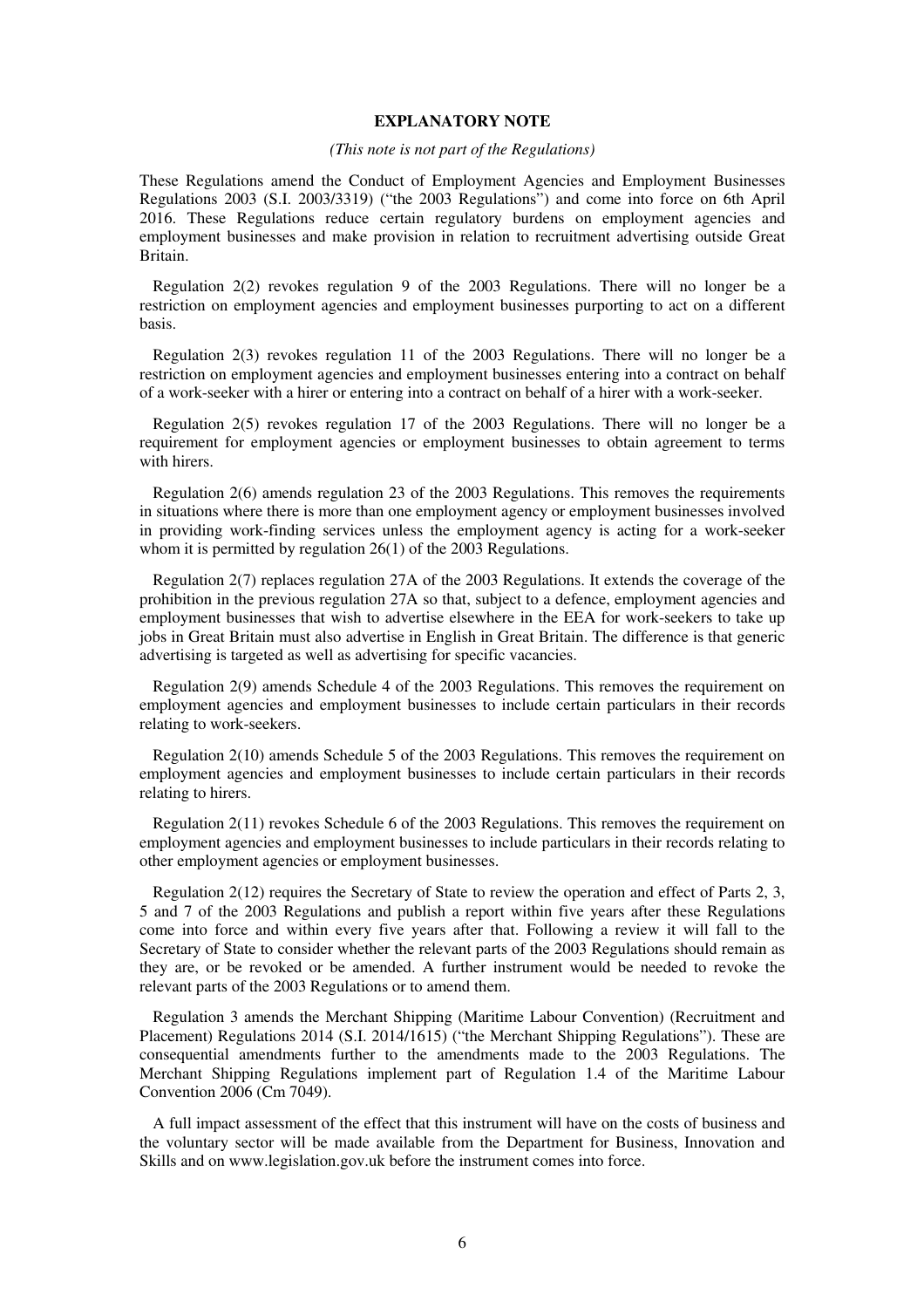© Crown copyright 2016

Printed and published in the UK by The Stationery Office Limited under the authority and superintendence of Carol Tullo, Controller of Her Majesty's Stationery Office and Queen's Printer of Acts of Parliament.